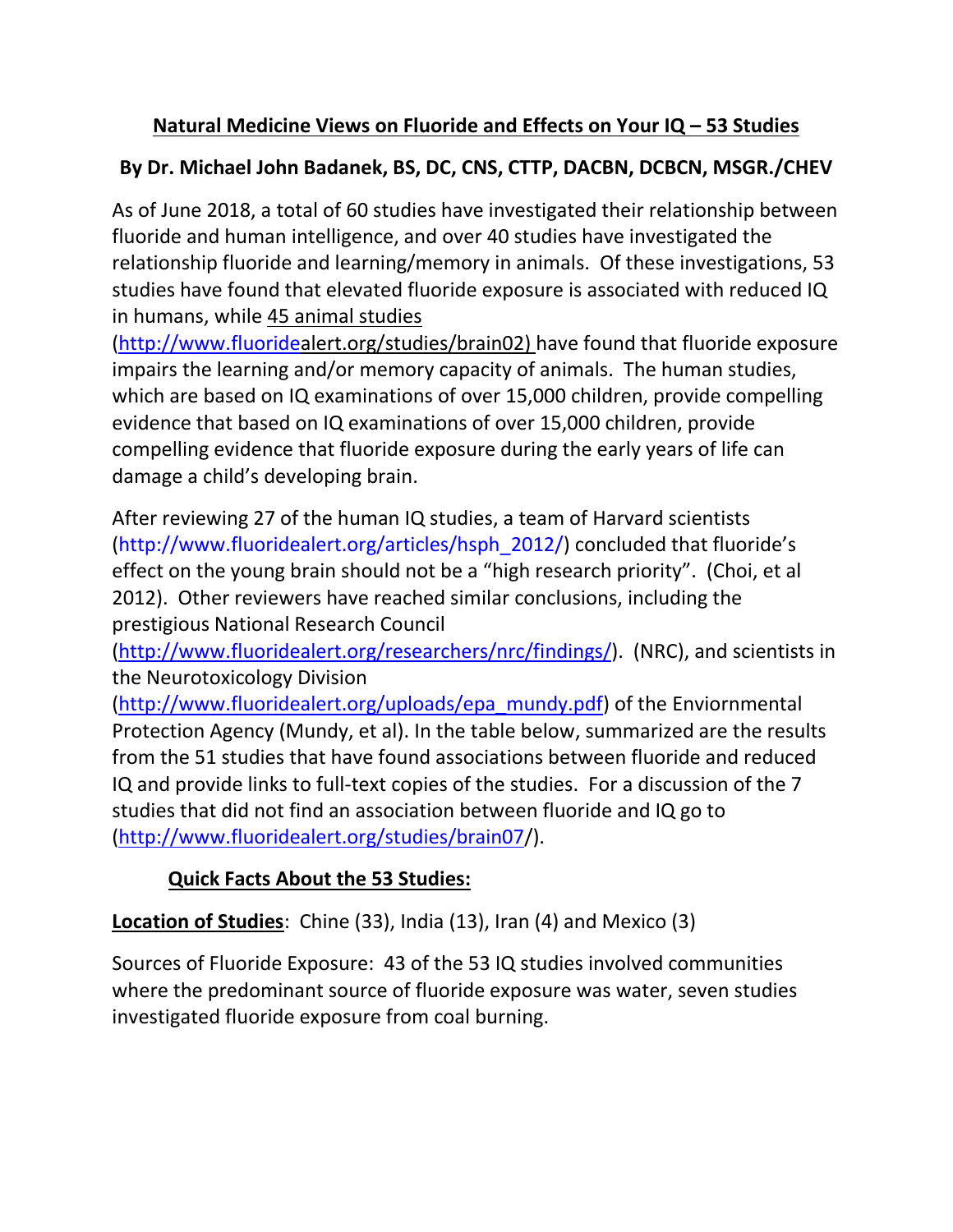Fluoride Levels in Water: IQ reductions have been significantly associated with fluoride levels of just 0.15 to 1.38 mg/L (Bashash 2017); 0.7 to 1.2 mg/L (Sudhir 2009); 0.88 ,g/L among children with iodine deficiency.

[\(http://www.fluoridealtert.org/studies/thyroid01/\)](http://www.fluoridealtert.org/studies/thyroid01/) (Lin 1991) Other studies have found IQ is directly proportional with the amount of fluoride in the body. The following are the amounts and studies: 0.3 – 3.0 ppm,(Ding 2011); 2.0ppm (Yao 1996, 1997); 2.1 ppm (Das 2016); 2.1-3.2 ppm (An 1992); 2.2 ppm (Choi 2015); 2.3 ppm (Trivedi 2012); 2.38 ppm (Poureslami 2011); 2.4-3.5 ppm (Nagarajappa 2013); 2.45 ppm (Esware 2011); 2.5 ppm (Sera 2006); 2.5-3.5ppm (Shivaprakash 2011); 2.85 ppm (Hong 2001); 2.97 (Wang2001, Yang 1994); 3.1 ppm (Seraj 2012); 3.15 ppm (Lu 2000); 3.94 ppm (Karimzade 2014); and 4.12 ppm (Zhao 1996).

**Fluoride Levels in Urine**: About a quarter of the IQ studies have provided data on the level of fluoride in the children's urine, with the majority of these studies reporting that the average urine fluoride level was **below 3 mg/L.** To put this level in perspective, a study from England found that 5.6% of the adult population in fluoridated areas have urinary fluoride levels exceeding 3 mg/L, and 1.1% have levels exceeding 4 mg/L. (Mansfield 1999

[\(http://www.fluoridealert.org/uploads/mansfield -](http://www.fluoridealert.org/uploads/mansfield%20-%201999.pdf) 1999.pdf). Although there is an appalling absence of urinary fluoride data among children in the United States, the excess ingestion of fluoride toothpaste

[\(http://www.fluoridealert.org/content/toothpaste-exposure/\)](http://www.fluoridealert.org/content/toothpaste-exposure/), among some young children is almost certain to produce urinary fluoride levels that exceed 2 ppm in a portion of the child population.

#### **In Utero Exposure**: Bas [\(http://ehp.niehs.nih.gov/ehp655/hash2017](http://ehp.niehs.nih.gov/ehp655/hash2017) [\(http://ehp.niehs.gov/ehp655/\) and ValdezJimenez 2017](http://ehp.niehs.gov/ehp655/)%20and%20ValdezJimenez%202017%20http:/fluoridealert.org/studytracker(27898/))

[http://fluoridealert.org/studytracker\(27898/\)](http://ehp.niehs.gov/ehp655/)%20and%20ValdezJimenez%202017%20http:/fluoridealert.org/studytracker(27898/)) evaluated the association of in utero exposure to fluoride on the offspring. The determination of the fluoride exposure was through urine analysis during the pregnancy.

## **Methodological Limitation**

As both the NRC and Harvard reviews have correctly pointed out, many of the fluoride/IQ studies have used relatively simple designs and have failed to adequately control for all of the factors that can impact a child's intelligence (e.g. parental education, socioeconomic status, lead and arsenic exposure). For several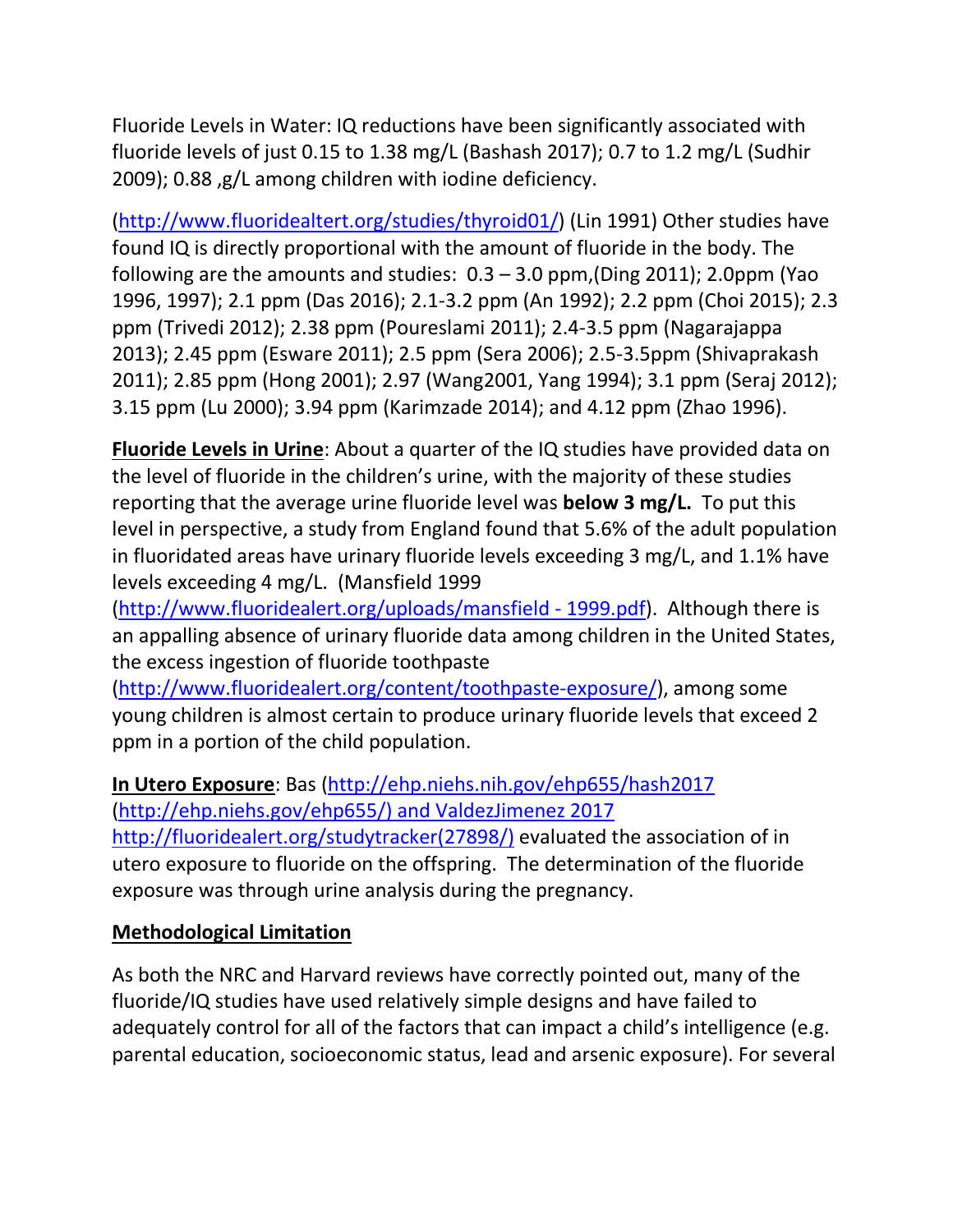reasons, however, it is unlikely that these limitations can explain the association between fluoride and IQ.

**First,** some of the fluoride/IQ studies have controlled for the key relevant factors, and significant associations between fluoride and reduced IQ were still observed. This fact was confirmed in the Harvard review, which reported that the association between fluoride and IQ remains significant when considering only those studies that controlled for certain key factors (e.g., arsenic; iodine, etc). Indeed, the two studies that controlled for the largest number of factors (Rocha Amador 2007 [\(http://http://www.fluoridealert,org/uploads/rocha\\_amador-](http://http/www.fluoridealert,org/uploads/rocha_amador-2007.pdf)[2007.pdf\)](http://http/www.fluoridealert,org/uploads/rocha_amador-2007.pdf); Xiang 2003a.b [\(http://http://www.fluoridealert.org/uploads/xiang-](http://http/www.fluoridealert.org/uploads/xiang-2003a.pdf)[2003a.pdf\)](http://http/www.fluoridealert.org/uploads/xiang-2003a.pdf) reported some of the largest associations between fluoride and IQ to date.

**Second,** the association between fluoride and reduced IQ in children is predicted by, and entirely consistent with, a large body of other evidence,. Other human studies [\(http://fluoridealert,org/studies/brain02\)](http://fluoridealert,org/studies/brain02), for example, have found associations between fluoride, cognition, and neurobehavior in ways consistent with fluoride being a neurotoxin. In addition, animal studies have repeatedly found [\(http://fluoridealert.org/studies/brain 02/\)](http://fluoridealert.org/studies/brain%2002/) that fluoride impairs the learning and memory capacity of rats under carefully controlled laboratory conditions. An even larger body [\(http://fluoridealert.org/studies/brain04\)](http://fluoridealert.org/studies/brain04) of animal research has found that fluoride can directly damage the brain, a finding that has been confirmed in studies of aborted human fetuses [\(http://www.fluoridealert.org/studies/brain05/\)](http://www.fluoridealert.org/studies/brain05/) from high-fluoride areas.

**Finally,** it is worth considering that before any of the studies finding reduced IQ in humans were known in the western world, a team of U.S. scientists at a Harvard – affiliated research center predicted (based on behavioral effects they observed in fluoride-treated animals) that fluoride might be capable of reducing IQ in humans. (Mullenix 1995

## **Summary:**

When considering their consistency with numerous animal studies, it is very unlikely that the 53 human studies finding associations between fluoride and reduced IQ can all be a random fluke. The question today, therefore, is less whether fluoride reduces IQ, but at what dose, at what time, and how this dose and time varies based on an individuals' nutritional status, health status, and